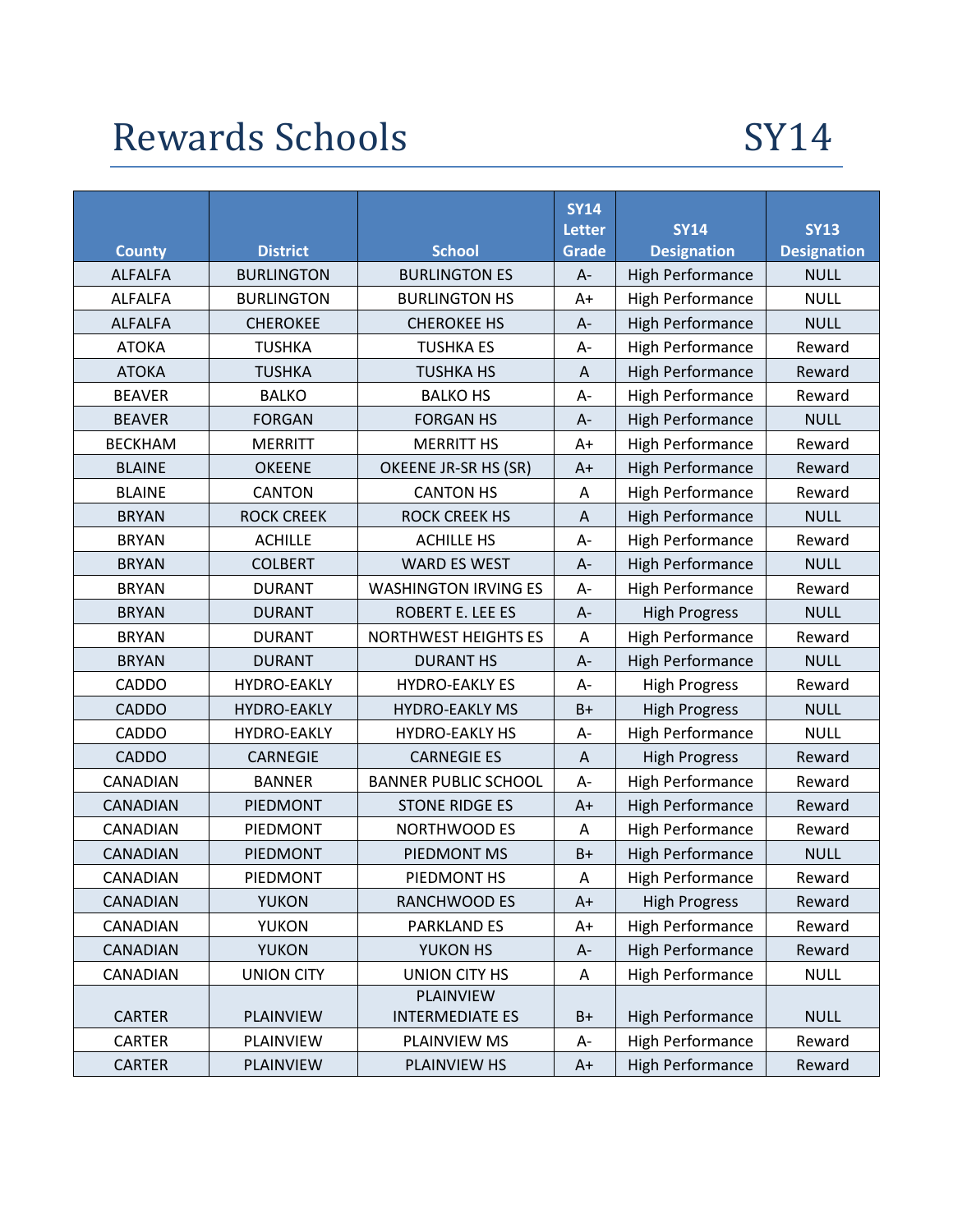| CARTER           | <b>LONE GROVE</b>   | <b>LONE GROVE</b><br><b>INTERMEDIATE SCHOOL</b> | A-             | High Performance        | <b>NULL</b>  |
|------------------|---------------------|-------------------------------------------------|----------------|-------------------------|--------------|
|                  |                     | <b>LONE GROVE PRIMARY</b>                       |                |                         |              |
| <b>CARTER</b>    | <b>LONE GROVE</b>   | ES                                              | A-             | <b>High Performance</b> | <b>NULL</b>  |
| <b>CARTER</b>    | <b>LONE GROVE</b>   | LONE GROVE HS                                   | $A-$           | <b>High Performance</b> | Reward       |
| <b>CARTER</b>    | <b>DICKSON</b>      | <b>DICKSON HS</b>                               | $A -$          | <b>High Performance</b> | <b>NULL</b>  |
| <b>CHEROKEE</b>  | <b>KEYS</b>         | <b>KEYS HS</b>                                  | A-             | <b>High Performance</b> | Reward       |
| <b>CHOCTAW</b>   | <b>BOSWELL</b>      | <b>BOSWELL MS</b>                               | $\overline{B}$ | <b>High Progress</b>    | <b>NULL</b>  |
| <b>CHOCTAW</b>   | <b>BOSWELL</b>      | <b>BOSWELL HS</b>                               | A              | <b>High Progress</b>    | Reward       |
| <b>CHOCTAW</b>   | <b>SOPER</b>        | <b>SOPER HS</b>                                 | $A+$           | <b>High Performance</b> | <b>NULL</b>  |
| <b>CIMARRON</b>  | <b>FELT</b>         | <b>FELT ES</b>                                  | $B+$           | <b>High Progress</b>    | <b>NULL</b>  |
| <b>CIMARRON</b>  | <b>FELT</b>         | FELT HS                                         | $A+$           | <b>High Performance</b> | Reward       |
|                  |                     | <b>ROBIN HILL PUBLIC</b>                        |                |                         |              |
| <b>CLEVELAND</b> | <b>ROBIN HILL</b>   | <b>SCHOOL</b>                                   | $B-$           | <b>High Performance</b> | <b>NULL</b>  |
| <b>CLEVELAND</b> | <b>MOORE</b>        | <b>WINDING CREEK ES</b>                         | $A -$          | <b>High Performance</b> | <b>NULL</b>  |
| <b>CLEVELAND</b> | <b>MOORE</b>        | <b>FISHER ES</b>                                | $A+$           | <b>High Performance</b> | Reward       |
| <b>CLEVELAND</b> | <b>MOORE</b>        | <b>EARLYWINE ES</b>                             | A              | <b>High Performance</b> | Reward       |
| <b>CLEVELAND</b> | <b>MOORE</b>        | <b>BROADMOORE ES</b>                            | A              | High Performance        | <b>NULL</b>  |
| <b>CLEVELAND</b> | <b>MOORE</b>        | <b>EASTLAKE ES</b>                              | $A+$           | <b>High Performance</b> | Reward       |
| <b>CLEVELAND</b> | <b>MOORE</b>        | <b>WAYLAND BONDS ES</b>                         | A+             | <b>High Performance</b> | Reward       |
| <b>CLEVELAND</b> | <b>MOORE</b>        | <b>OAKRIDGE ES</b>                              | $A+$           | <b>High Performance</b> | Reward       |
| <b>CLEVELAND</b> | <b>MOORE</b>        | <b>HERITAGE TRAILS ES</b>                       | $A+$           | <b>High Performance</b> | Reward       |
| <b>CLEVELAND</b> | <b>MOORE</b>        | <b>BRINK JHS</b>                                | $A+$           | <b>High Performance</b> | Reward       |
| <b>CLEVELAND</b> | <b>MOORE</b>        | <b>WESTMOORE HS</b>                             | A              | <b>High Performance</b> | Reward       |
| <b>CLEVELAND</b> | <b>NORMAN</b>       | <b>CLEVELAND ES</b>                             | $A -$          | <b>High Performance</b> | Reward       |
| <b>CLEVELAND</b> | <b>NORMAN</b>       | <b>ROOSEVELT ES</b>                             | А-             | <b>High Performance</b> | Reward       |
| <b>CLEVELAND</b> | <b>NORMAN</b>       | <b>WASHINGTON ES</b>                            | $A -$          | <b>High Performance</b> | <b>NULL</b>  |
| <b>CLEVELAND</b> | <b>NORMAN</b>       | <b>ALCOTT MS</b>                                | $A -$          | High Performance        | Reward       |
| <b>CLEVELAND</b> | <b>NORMAN</b>       | <b>WHITTIER MS</b>                              | $B+$           | <b>High Performance</b> | Reward       |
| <b>CLEVELAND</b> | <b>NORMAN</b>       | <b>NORMAN NORTH HS</b>                          | А-             | <b>High Performance</b> | <b>NULL</b>  |
| <b>CLEVELAND</b> | <b>NOBLE</b>        | JOHN K. HUBBARD ES                              | $A -$          | <b>High Performance</b> | <b>NULL</b>  |
| <b>CLEVELAND</b> | <b>LEXINGTON</b>    | <b>LEXINGTON HS</b>                             | A-             | <b>High Performance</b> | <b>NULL</b>  |
|                  |                     |                                                 |                |                         | Targeted     |
| <b>CLEVELAND</b> | LITTLE AXE          | LITTLE AXE ES                                   | $C+$           | <b>High Progress</b>    | Intervention |
|                  |                     | <b>COTTONWOOD PUBLIC</b>                        |                |                         |              |
| COAL             | <b>COTTONWOOD</b>   | <b>SCHOOL</b>                                   | $A+$           | <b>High Performance</b> | Reward       |
|                  |                     | <b>FLOWER MOUND PUBLIC</b>                      |                |                         |              |
| <b>COMANCHE</b>  | <b>FLOWER MOUND</b> | <b>SCHOOL</b>                                   | $A+$           | <b>High Progress</b>    | Reward       |
| <b>COMANCHE</b>  | <b>BISHOP</b>       | <b>BISHOP PUBLIC SCHOOL</b>                     | $A+$           | <b>High Performance</b> | Reward       |
| <b>COMANCHE</b>  | <b>INDIAHOMA</b>    | <b>INDIAHOMA HS</b>                             | $A+$           | <b>High Performance</b> | Reward       |
| COMANCHE         | <b>GERONIMO</b>     | <b>GERONIMO MS</b>                              | $\mathsf{C}$   | <b>High Progress</b>    | <b>NULL</b>  |
| <b>COMANCHE</b>  | <b>LAWTON</b>       | <b>ADAMSES</b>                                  | $\sf B$        | <b>High Progress</b>    | <b>NULL</b>  |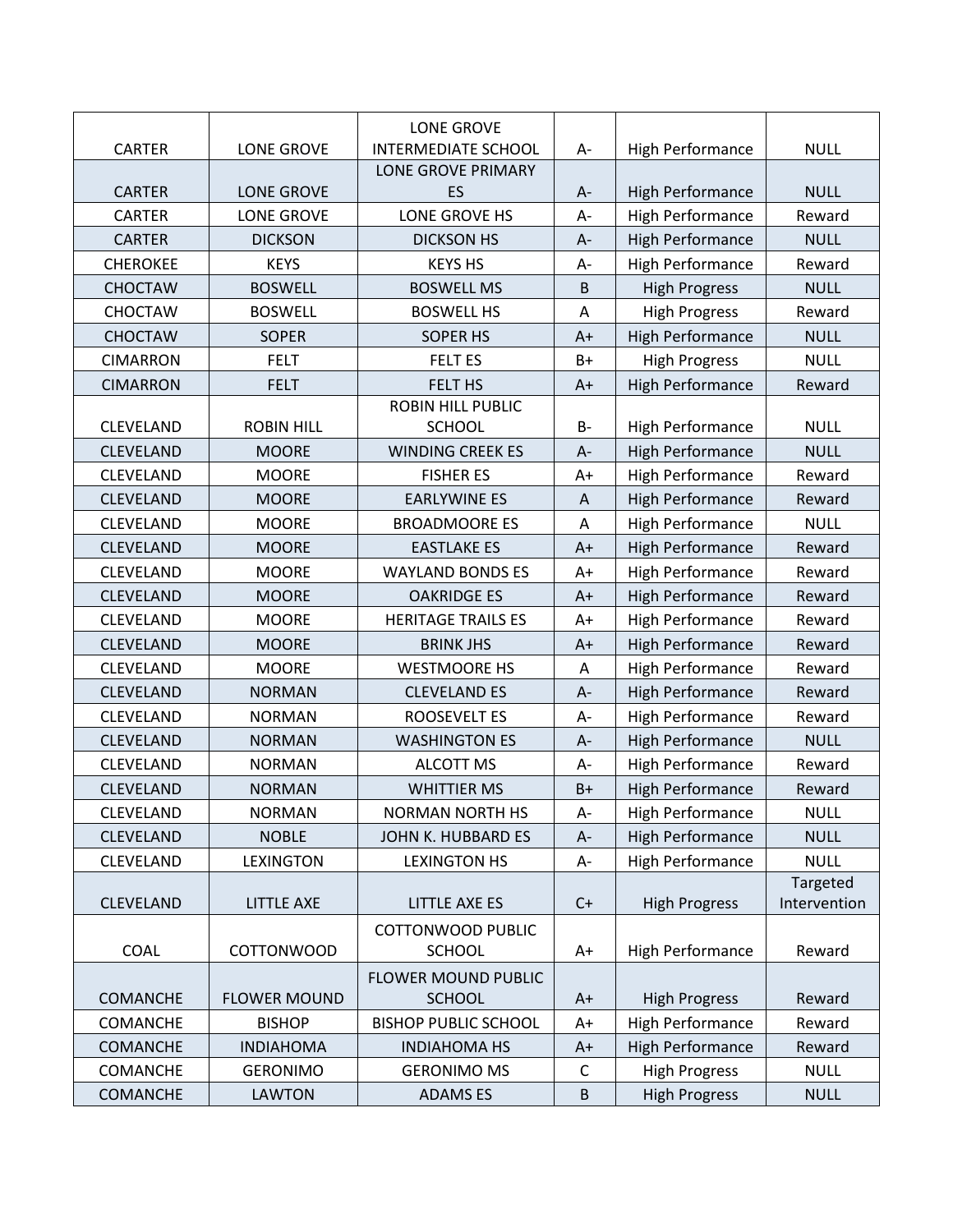| <b>COMANCHE</b> | <b>LAWTON</b>                        | <b>LINCOLN ES</b>           | $A -$          | <b>High Performance</b> | <b>NULL</b>              |
|-----------------|--------------------------------------|-----------------------------|----------------|-------------------------|--------------------------|
| <b>COMANCHE</b> | <b>LAWTON</b>                        | <b>MACARTHUR HS</b>         | $A -$          | <b>High Performance</b> | Reward                   |
| <b>COMANCHE</b> | <b>FLETCHER</b>                      | <b>FLETCHER JHS</b>         | $C+$           | <b>High Progress</b>    | Targeted<br>Intervention |
| <b>COMANCHE</b> | <b>ELGIN</b>                         | <b>ELGIN MS</b>             | $B+$           | <b>High Progress</b>    | <b>NULL</b>              |
| <b>COMANCHE</b> | <b>CHATTANOOGA</b>                   | <b>CHATTANOOGA HS</b>       | A+             | <b>High Performance</b> | Reward                   |
| <b>COTTON</b>   | <b>TEMPLE</b>                        | <b>TEMPLE HS</b>            | A              | <b>High Performance</b> | <b>NULL</b>              |
| <b>COTTON</b>   | <b>BIG PASTURE</b>                   | <b>BIG PASTURE ES</b>       | $B+$           | <b>High Performance</b> | Reward                   |
| <b>COTTON</b>   | <b>BIG PASTURE</b>                   | <b>BIG PASTURE HS</b>       | $A+$           | <b>High Performance</b> | Reward                   |
| <b>CRAIG</b>    | <b>WELCH</b>                         | WELCH HS                    | A-             | <b>High Performance</b> | Reward                   |
| <b>CRAIG</b>    | <b>BLUEJACKET</b>                    | <b>BLUEJACKET ES</b>        | $\overline{B}$ | <b>High Progress</b>    | <b>NULL</b>              |
| <b>CRAIG</b>    | <b>VINITA</b>                        | <b>VINITA HS</b>            | $\mathsf A$    | <b>High Performance</b> | <b>NULL</b>              |
| <b>CREEK</b>    | <b>DRUMRIGHT</b>                     | <b>BRADLEY ES</b>           | $B -$          | <b>High Progress</b>    | Targeted<br>Intervention |
| <b>CUSTER</b>   | ARAPAHO-BUTLER                       | <b>ARAPAHO-BUTLER ES</b>    | $A -$          | <b>High Performance</b> | Reward                   |
| <b>CUSTER</b>   | ARAPAHO-BUTLER                       | <b>ARAPAHO-BUTLER HS</b>    | $A-$           | <b>High Performance</b> | Reward                   |
|                 | THOMAS-FAY-                          |                             |                |                         |                          |
|                 | <b>CUSTER UNIFIED</b>                |                             |                |                         |                          |
| <b>CUSTER</b>   | <b>DIST</b>                          | <b>THOMAS ES</b>            | A              | <b>High Performance</b> | Reward                   |
|                 | THOMAS-FAY-                          |                             |                |                         |                          |
|                 | <b>CUSTER UNIFIED</b>                | THOMAS-FAY-CUSTER           |                |                         |                          |
| <b>CUSTER</b>   | <b>DIST</b>                          | <b>UNIFIED JHS</b>          | $A -$          | <b>High Performance</b> | Reward                   |
|                 | THOMAS-FAY-<br><b>CUSTER UNIFIED</b> | THOMAS-FAY-CUSTER           |                |                         |                          |
| <b>CUSTER</b>   | <b>DIST</b>                          | <b>UNIFIED HS</b>           | A              | <b>High Performance</b> | Reward                   |
| <b>CUSTER</b>   | WEATHERFORD                          | <b>WEATHERFORD WEST ES</b>  | $A -$          | <b>High Performance</b> | <b>NULL</b>              |
| DELAWARE        | LEACH                                | LEACH PUBLIC SCHOOL         | D+             | <b>High Progress</b>    | Reward                   |
| DELAWARE        | <b>GROVE</b>                         | <b>GROVE LOWER ES</b>       | $A -$          | <b>High Performance</b> | Reward                   |
| DELAWARE        | <b>GROVE</b>                         | <b>GROVE MS</b>             | A-             | <b>High Performance</b> | <b>NULL</b>              |
| <b>DEWEY</b>    | <b>SEILING</b>                       | SEILING JR-SR HS (SR)       | $\mathsf A$    | <b>High Performance</b> | Reward                   |
|                 |                                      |                             |                |                         | Targeted                 |
| <b>ELLIS</b>    | <b>FARGO</b>                         | <b>FARGO ES</b>             | A-             | <b>High Performance</b> | Intervention             |
| <b>ELLIS</b>    | <b>ARNETT</b>                        | <b>ARNETT HS</b>            | $A+$           | <b>High Performance</b> | Reward                   |
| <b>ELLIS</b>    | GAGE                                 | <b>GAGE ES</b>              | $B -$          | <b>High Progress</b>    | Priority                 |
| GARFIELD        | <b>WAUKOMIS</b>                      | <b>WAUKOMIS HS</b>          | $A+$           | <b>High Performance</b> | Reward                   |
|                 | <b>KREMLIN-</b>                      |                             |                |                         |                          |
| <b>GARFIELD</b> | <b>HILLSDALE</b>                     | <b>KREMLIN-HILLSDALE HS</b> | A+             | <b>High Performance</b> | Reward                   |
| <b>GARFIELD</b> | <b>CHISHOLM</b>                      | <b>CHISHOLM ES</b>          | A-             | <b>High Performance</b> | Reward                   |
| GARFIELD        | <b>CHISHOLM</b>                      | <b>CHISHOLM MS</b>          | $B+$           | <b>High Performance</b> | Reward                   |
| <b>GARFIELD</b> | <b>CHISHOLM</b>                      | <b>CHISHOLM HS</b>          | $A+$           | <b>High Performance</b> | Reward                   |
| GARFIELD        | <b>ENID</b>                          | <b>EISENHOWER ES</b>        | A              | <b>High Performance</b> | Reward                   |
| <b>GARFIELD</b> | <b>ENID</b>                          | <b>HOOVER ES</b>            | $A+$           | <b>High Performance</b> | Reward                   |
| GARFIELD        | <b>DRUMMOND</b>                      | <b>DRUMMOND HS</b>          | A              | <b>High Performance</b> | Reward                   |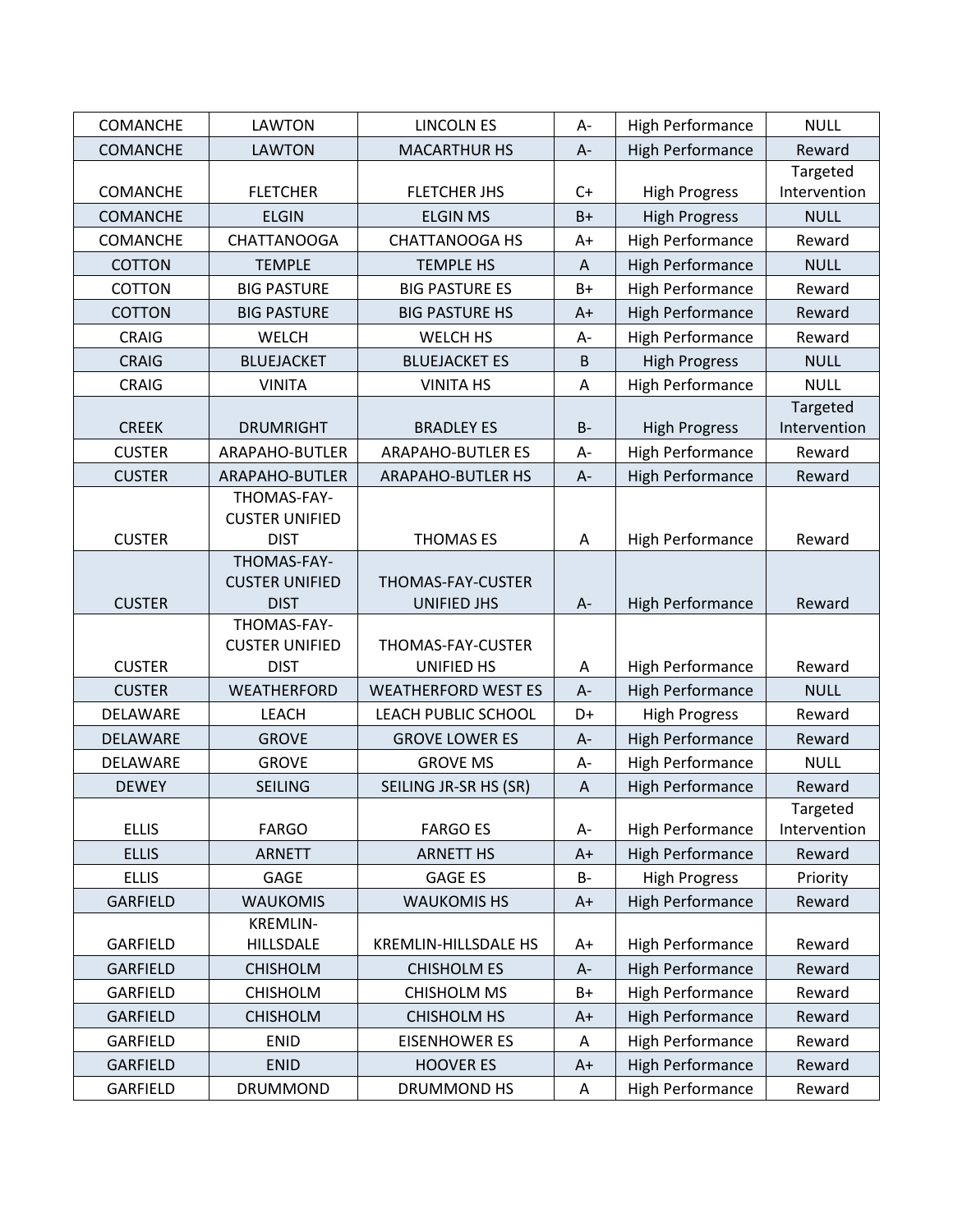|                   | <b>COVINGTON-</b>     | <b>COVINGTON-DOUGLAS</b> |              |                         |              |
|-------------------|-----------------------|--------------------------|--------------|-------------------------|--------------|
| <b>GARFIELD</b>   | <b>DOUGLAS</b>        | <b>HS</b>                | $A-$         | High Performance        | <b>NULL</b>  |
| <b>GARVIN</b>     | <b>STRATFORD</b>      | <b>STRATFORD HS</b>      | $A -$        | <b>High Performance</b> | Reward       |
| <b>GARVIN</b>     | <b>MAYSVILLE</b>      | <b>MAYSVILLE ES</b>      | $\mathsf{C}$ | <b>High Progress</b>    | Reward       |
| <b>GARVIN</b>     | LINDSAY               | <b>LINDSAY HS</b>        | A            | <b>High Performance</b> | Reward       |
|                   |                       | JEFFERSON EARLY          |              |                         |              |
| <b>GARVIN</b>     | <b>PAULS VALLEY</b>   | <b>LRNING CTR</b>        | A-           | <b>High Performance</b> | <b>NULL</b>  |
| <b>GARVIN</b>     | PAULS VALLEY          | <b>JACKSON ES</b>        | $A -$        | <b>High Performance</b> | Reward       |
| <b>GARVIN</b>     | WYNNEWOOD             | <b>CENTRAL ES</b>        | $\sf B$      | <b>High Progress</b>    | Priority     |
| <b>GRADY</b>      | <b>PIONEER</b>        | PIONEER PUBLIC SCHOOL    | $A -$        | <b>High Performance</b> | <b>NULL</b>  |
| <b>GRADY</b>      | <b>CHICKASHA</b>      | <b>CHICKASHA HS</b>      | $A -$        | <b>High Performance</b> | Reward       |
| <b>GRADY</b>      | <b>MINCO</b>          | MINCO HS                 | A            | <b>High Performance</b> | Reward       |
| <b>GRADY</b>      | NINNEKAH              | <b>SENIOR HS</b>         | $A -$        | <b>High Performance</b> | <b>NULL</b>  |
| <b>GRADY</b>      | <b>BRIDGE CREEK</b>   | <b>BRIDGE CREEK MS</b>   | $A -$        | <b>High Performance</b> | Reward       |
| <b>GRADY</b>      | <b>TUTTLE</b>         | <b>TUTTLE MS</b>         | $A -$        | <b>High Performance</b> | <b>NULL</b>  |
| <b>GRADY</b>      | <b>TUTTLE</b>         | <b>TUTTLE HS</b>         | $A+$         | <b>High Performance</b> | Reward       |
| <b>GRADY</b>      | AMBER-POCASSET        | AMBER-POCASSET ES        | $A-$         | <b>High Performance</b> | Reward       |
| <b>GRADY</b>      | AMBER-POCASSET        | AMBER-POCASSET JHS       | $A -$        | <b>High Performance</b> | <b>NULL</b>  |
| <b>GRADY</b>      | AMBER-POCASSET        | AMBER-POCASSET HS        | $A+$         | <b>High Performance</b> | Reward       |
|                   |                       |                          |              |                         | Targeted     |
| <b>GREER</b>      | <b>MANGUM</b>         | <b>MANGUM HS</b>         | A-           | <b>High Performance</b> | Intervention |
| <b>HARPER</b>     | LAVERNE               | <b>LAVERNE HS</b>        | $A+$         | <b>High Performance</b> | Reward       |
| <b>HARPER</b>     | <b>BUFFALO</b>        | <b>BUFFALO HS</b>        | A            | <b>High Performance</b> | Reward       |
| <b>JACKSON</b>    | <b>NAVAJO</b>         | <b>NAVAJO JHS</b>        | $B -$        | <b>High Progress</b>    | <b>NULL</b>  |
| <b>JACKSON</b>    | <b>NAVAJO</b>         | <b>NAVAJO HS</b>         | $A+$         | High Performance        | Reward       |
| <b>JACKSON</b>    | <b>ALTUS</b>          | <b>RIVERS ES</b>         | $A+$         | <b>High Performance</b> | Reward       |
| <b>JACKSON</b>    | <b>ALTUS</b>          | <b>WILL ROGERS ES</b>    | $B+$         | <b>High Progress</b>    | Reward       |
| <b>JEFFERSON</b>  | <b>WAURIKA</b>        | <b>WAURIKA ES</b>        | $A -$        | <b>High Performance</b> | Reward       |
| KAY               | PONCA CITY            | <b>WOODLANDS ES</b>      | $A+$         | <b>High Performance</b> | <b>NULL</b>  |
| <b>KINGFISHER</b> | LOMEGA                | <b>LOMEGA ES</b>         | A-           | <b>High Performance</b> | <b>NULL</b>  |
| <b>KINGFISHER</b> | LOMEGA                | LOMEGA HS                | A            | <b>High Performance</b> | Reward       |
| <b>KINGFISHER</b> | <b>KINGFISHER</b>     | KINGFISHER HS            | A-           | <b>High Performance</b> | <b>NULL</b>  |
| <b>KINGFISHER</b> | <b>OKARCHE</b>        | <b>OKARCHE ES</b>        | A-           | <b>High Performance</b> | <b>NULL</b>  |
| <b>KINGFISHER</b> | <b>OKARCHE</b>        | <b>OKARCHE HS</b>        | $A+$         | <b>High Performance</b> | Reward       |
|                   |                       |                          |              |                         | Targeted     |
| <b>KIOWA</b>      | LONE WOLF             | LONE WOLF ES             | C            | <b>High Progress</b>    | Intervention |
|                   | <b>MOUNTAIN VIEW-</b> | <b>MOUNTAIN VIEW-</b>    |              |                         |              |
| <b>KIOWA</b>      | <b>GOTEBO</b>         | <b>GOTEBO ES</b>         | A            | <b>High Performance</b> | Reward       |
|                   | <b>MOUNTAIN VIEW-</b> | <b>MOUNTAIN VIEW-</b>    |              |                         |              |
| <b>KIOWA</b>      | <b>GOTEBO</b>         | <b>GOTEBO HS</b>         | A+           | High Performance        | <b>NULL</b>  |
| <b>KIOWA</b>      | <b>SNYDER</b>         | <b>SNYDER ES</b>         | $A+$         | <b>High Performance</b> | <b>NULL</b>  |
| <b>KIOWA</b>      | SNYDER                | <b>SNYDER HS</b>         | Α            | <b>High Performance</b> | Reward       |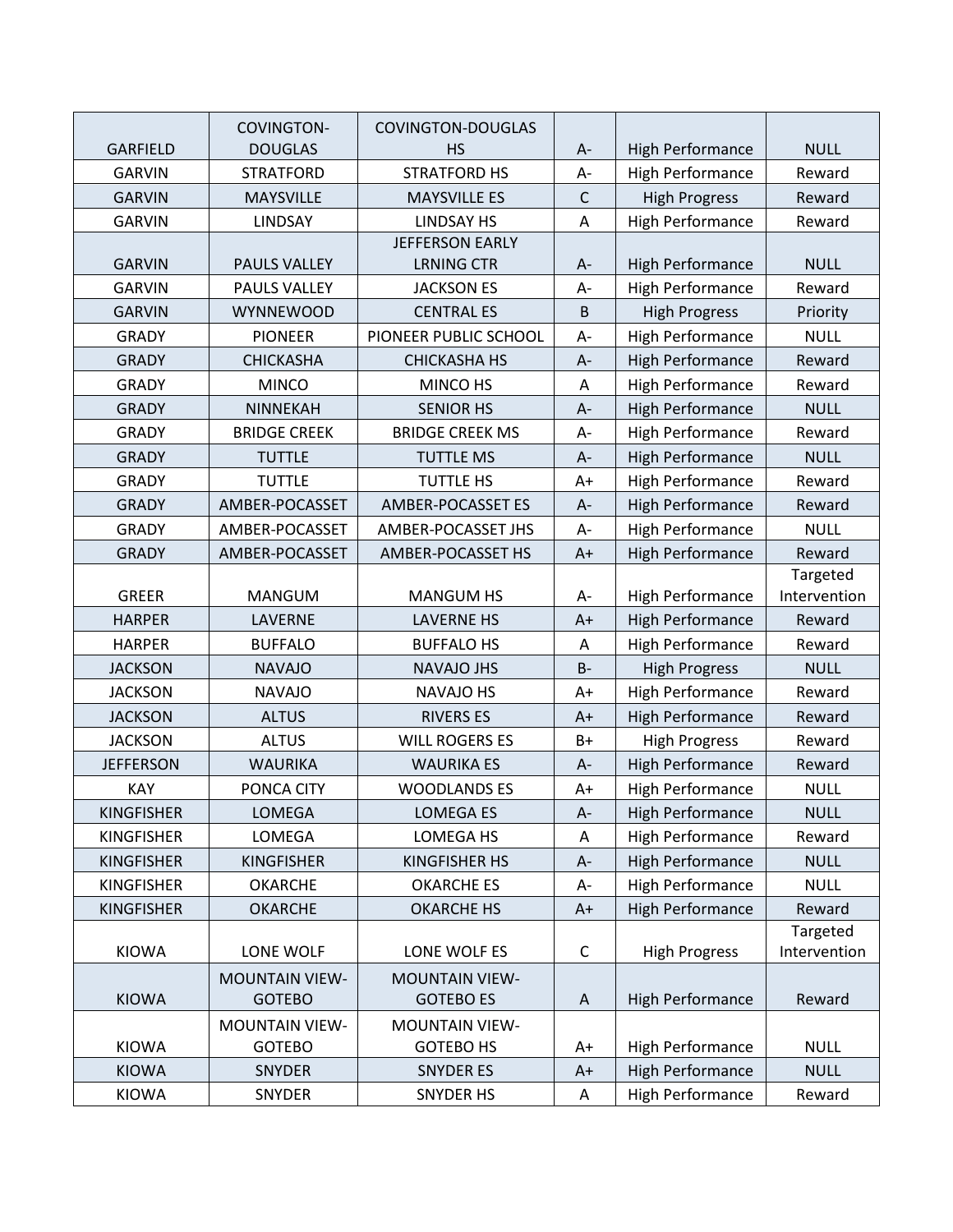| LATIMER          | <b>WILBURTON</b>                | <b>WILBURTON MS</b>                    | $A -$                  | <b>High Performance</b> | Reward       |
|------------------|---------------------------------|----------------------------------------|------------------------|-------------------------|--------------|
| LATIMER          | <b>RED OAK</b>                  | <b>RED OAK HS</b>                      | A-                     | <b>High Performance</b> | <b>NULL</b>  |
| LATIMER          | <b>BUFFALO VALLEY</b>           | <b>BUFFALO VALLEY HS</b>               | $A -$                  | <b>High Performance</b> | <b>NULL</b>  |
| LATIMER          | <b>PANOLA</b>                   | PANOLA HS                              | A-                     | <b>High Performance</b> | Reward       |
|                  |                                 | <b>FANSHAWE PUBLIC</b>                 |                        |                         |              |
| LE FLORE         | <b>FANSHAWE</b>                 | <b>SCHOOL</b>                          | $\mathsf C$            | <b>High Progress</b>    | <b>NULL</b>  |
| LE FLORE         | LE FLORE                        | <b>LEFLORE HS</b>                      | $A -$                  | <b>High Performance</b> | <b>NULL</b>  |
| <b>LINCOLN</b>   | <b>CHANDLER</b>                 | <b>CHANDLER JHS</b>                    | $A-$                   | <b>High Progress</b>    | <b>NULL</b>  |
| <b>LINCOLN</b>   | <b>CHANDLER</b>                 | <b>CHANDLER HS</b>                     | A                      | <b>High Performance</b> | Reward       |
| <b>LINCOLN</b>   | <b>WELLSTON</b>                 | <b>WELLSTON HS</b>                     | $\mathsf A$            | <b>High Performance</b> | Reward       |
| <b>LINCOLN</b>   | <b>AGRA</b>                     | <b>AGRA HS</b>                         | A                      | <b>High Performance</b> | <b>NULL</b>  |
|                  | MULHALL-                        |                                        |                        |                         |              |
| <b>LOGAN</b>     | <b>ORLANDO</b>                  | MULHALL-ORLANDO ES                     | $\sf B$                | <b>High Performance</b> | Reward       |
|                  | MULHALL-                        | MULHALL-ORLANDO HS                     |                        |                         |              |
| <b>LOGAN</b>     | <b>ORLANDO</b>                  |                                        | $A+$<br>$\overline{B}$ | <b>High Performance</b> | Reward       |
| <b>MAJOR</b>     | <b>FAIRVIEW</b>                 | <b>CHAMBERLAIN MS</b>                  |                        | <b>High Progress</b>    | <b>NULL</b>  |
| <b>MAJOR</b>     | <b>FAIRVIEW</b>                 | <b>FAIRVIEW HS</b>                     | A-                     | <b>High Performance</b> | Reward       |
| <b>MAYES</b>     | <b>ADAIR</b>                    | <b>BERNITA HUGHES ES</b>               | $A -$                  | <b>High Progress</b>    | <b>NULL</b>  |
| <b>MAYES</b>     | <b>ADAIR</b>                    | <b>ADAIR HS</b>                        | $A+$                   | <b>High Performance</b> | Reward       |
| <b>MCCLAIN</b>   | <b>NEWCASTLE</b>                | <b>NEWCASTLE HS</b>                    | $A -$                  | <b>High Performance</b> | Reward       |
| <b>MCCLAIN</b>   | <b>WASHINGTON</b>               | <b>WASHINGTON HS</b>                   | A                      | <b>High Performance</b> | Reward       |
| <b>MCCLAIN</b>   | <b>PURCELL</b>                  | <b>PURCELL HS</b>                      | $A -$                  | <b>High Performance</b> | Reward       |
| <b>MCCLAIN</b>   | <b>BLANCHARD</b>                | <b>BLANCHARD MS</b>                    | A                      | <b>High Performance</b> | Reward       |
| <b>MCCURTAIN</b> | <b>DENISON</b>                  | <b>DENISON PUBLIC</b><br><b>SCHOOL</b> | $B+$                   | <b>High Performance</b> | <b>NULL</b>  |
|                  |                                 |                                        | $B -$                  |                         |              |
| <b>MCCURTAIN</b> | <b>EAGLETOWN</b>                | <b>EAGLETOWN HS</b>                    |                        | <b>High Progress</b>    | <b>NULL</b>  |
| <b>MCCURTAIN</b> | SMITHVILLE                      | SMITHVILLE MS                          | A-                     | <b>High Performance</b> | <b>NULL</b>  |
| <b>MCCURTAIN</b> | <b>WRIGHT CITY</b>              | <b>WRIGHT CITY HS</b>                  | A-                     | <b>High Performance</b> | <b>NULL</b>  |
| <b>MCCURTAIN</b> | <b>BROKEN BOW</b>               | <b>BROKEN BOW HS</b>                   | $A-$                   | <b>High Performance</b> | <b>NULL</b>  |
| <b>MURRAY</b>    | <b>DAVIS</b>                    | <b>DAVIS HS</b>                        | $\mathsf A$            | <b>High Performance</b> | Reward       |
| <b>MUSKOGEE</b>  | <b>FORT GIBSON</b>              | <b>FORT GIBSON MS</b>                  | $A-$                   | <b>High Performance</b> | <b>NULL</b>  |
| <b>MUSKOGEE</b>  | <b>OKTAHA</b>                   | <b>OKTAHA HS</b>                       | A-                     | <b>High Performance</b> | <b>NULL</b>  |
| <b>MUSKOGEE</b>  | <b>MUSKOGEE</b>                 | SADLER ARTS ACADEMY                    | $\mathsf A$            | <b>High Performance</b> | Reward       |
| <b>MUSKOGEE</b>  | <b>HILLDALE</b>                 | HILLDALE HS                            | Α                      | <b>High Performance</b> | Reward       |
| <b>MUSKOGEE</b>  | <b>BRAGGS</b>                   | <b>BRAGGS ES</b>                       | $B -$                  | <b>High Progress</b>    | Reward       |
| <b>MUSKOGEE</b>  | <b>WARNER</b>                   | <b>WARNER HS</b>                       | $A+$                   | <b>High Performance</b> | Reward       |
| <b>NOWATA</b>    | <b>OKLAHOMA</b><br><b>UNION</b> | <b>OKLAHOMA UNION ES</b>               | $A-$                   | <b>High Progress</b>    | Reward       |
|                  |                                 |                                        |                        |                         | Targeted     |
| <b>NOWATA</b>    | <b>NOWATA</b>                   | <b>NOWATA ES</b>                       | $\sf B$                | <b>High Progress</b>    | Intervention |
| <b>OKFUSKEE</b>  | <b>MASON</b>                    | <b>MASON HS</b>                        | A-                     | <b>High Performance</b> | Reward       |
| <b>OKFUSKEE</b>  | <b>PADEN</b>                    | PADEN HS                               | Α                      | <b>High Performance</b> | <b>NULL</b>  |
| <b>OKFUSKEE</b>  | <b>OKEMAH</b>                   | OKEMAH NOBLE CTR                       | $C-$                   | <b>High Progress</b>    | Targeted     |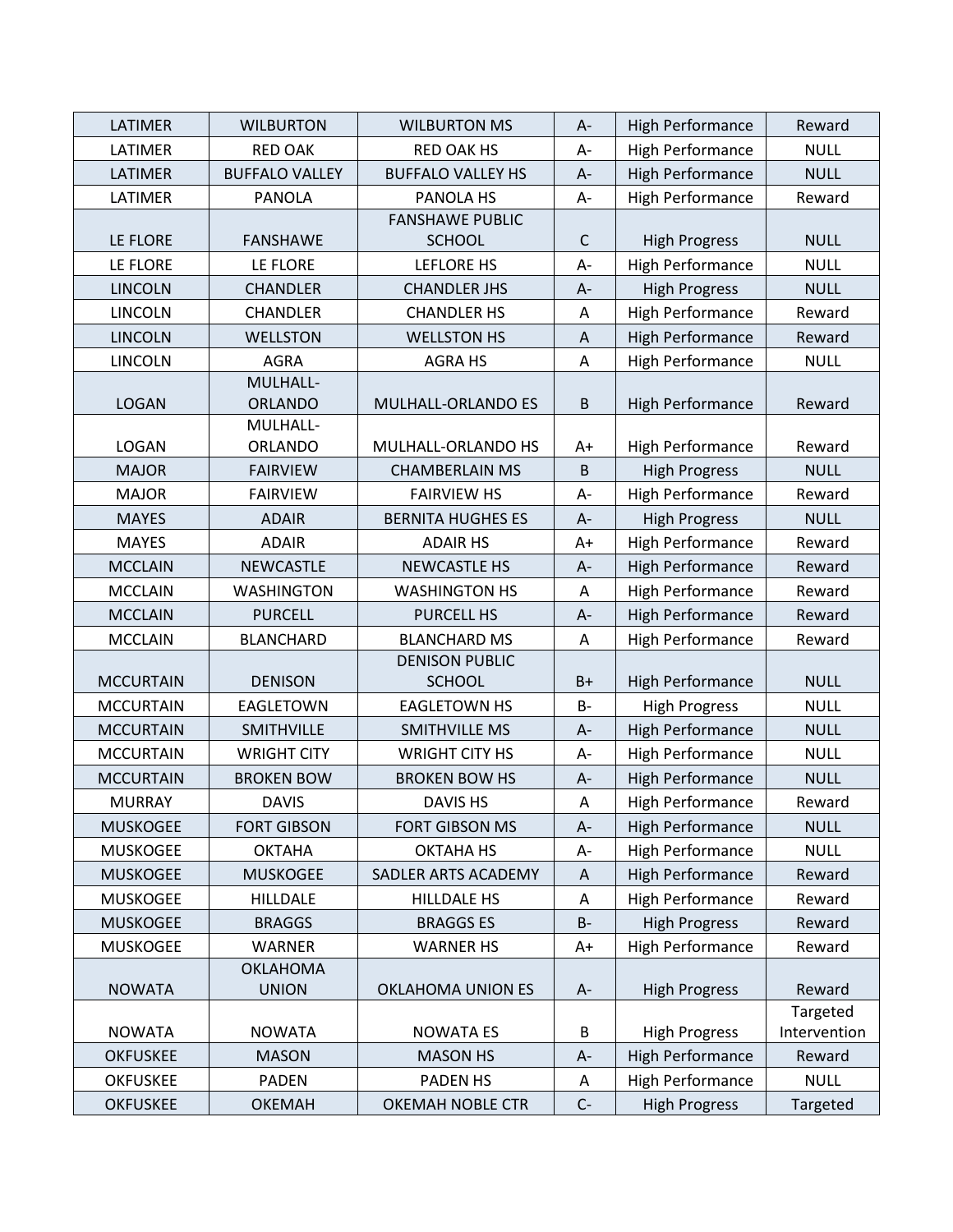|                 |                                  |                             |              |                         | Intervention |
|-----------------|----------------------------------|-----------------------------|--------------|-------------------------|--------------|
|                 |                                  | <b>OAKDALE PUBLIC</b>       |              |                         |              |
| <b>OKLAHOMA</b> | <b>OAKDALE</b>                   | <b>SCHOOL</b>               | A            | <b>High Performance</b> | Reward       |
|                 | <b>OKC CHARTER:</b>              |                             |              |                         |              |
|                 | <b>DOVE SCIENCE</b>              | DOVE SCIENCE ACADEMY        |              |                         |              |
| <b>OKLAHOMA</b> | <b>ACAD</b>                      | (OKC)                       | $A+$         | <b>High Performance</b> | Reward       |
|                 | OKC CHARTER:                     | <b>HARDING CHARTER</b>      |              |                         |              |
| <b>OKLAHOMA</b> | <b>HARDING</b><br><b>CHARTER</b> | PREPARATORY HS              | $A+$         | High Performance        | Reward       |
|                 | <b>OKC CHARTER:</b>              |                             |              |                         |              |
|                 | <b>HARDING FINE</b>              | <b>HARDING FINE ARTS</b>    |              |                         |              |
| <b>OKLAHOMA</b> | <b>ARTS</b>                      | <b>ACADEMY</b>              | $A+$         | <b>High Performance</b> | Reward       |
|                 | OKC CHARTER:                     | <b>KIPP REACH COLLEGE</b>   |              |                         |              |
| <b>OKLAHOMA</b> | KIPP REACH COLL.                 | PREPARATORY                 | A-           | <b>High Performance</b> | Reward       |
|                 | <b>OKC CHARTER:</b>              | DOVE SCIENCE ACADEMY        |              |                         |              |
| <b>OKLAHOMA</b> | <b>DOVE SCIENCE ES</b>           | ES (OKC)                    | A            | <b>High Progress</b>    | Reward       |
| <b>OKLAHOMA</b> | <b>PUTNAM CITY</b>               | <b>HILLDALE ES</b>          | $\mathsf{C}$ | <b>High Progress</b>    | Reward       |
|                 | CHOCTAW-                         |                             |              |                         |              |
| <b>OKLAHOMA</b> | <b>NICOMA PARK</b>               | L. W. WESTFALL ES           | A-           | <b>High Performance</b> | <b>NULL</b>  |
|                 | CHOCTAW-                         |                             |              |                         |              |
| OKLAHOMA        | <b>NICOMA PARK</b>               | <b>CHOCTAW HS</b>           | Α            | <b>High Performance</b> | Reward       |
| <b>OKLAHOMA</b> | <b>DEER CREEK</b>                | <b>DEER CREEK ES</b>        | A            | <b>High Performance</b> | Reward       |
| <b>OKLAHOMA</b> | <b>DEER CREEK</b>                | PRAIRIE VALE ES             | A            | <b>High Performance</b> | Reward       |
| <b>OKLAHOMA</b> | <b>DEER CREEK</b>                | <b>ROSE UNION ES</b>        | A            | <b>High Performance</b> | Reward       |
| <b>OKLAHOMA</b> | <b>DEER CREEK</b>                | <b>GROVE VALLEY ES</b>      | A-           | <b>High Performance</b> | Reward       |
| <b>OKLAHOMA</b> | <b>DEER CREEK</b>                | <b>SPRING CREEK ES</b>      | $A+$         | <b>High Performance</b> | <b>NULL</b>  |
| <b>OKLAHOMA</b> | <b>DEER CREEK</b>                | <b>DEER CREEK MS</b>        | A-           | <b>High Performance</b> | Reward       |
| <b>OKLAHOMA</b> | <b>DEER CREEK</b>                | <b>DEER CREEK HS</b>        | $A+$         | <b>High Performance</b> | Reward       |
| <b>OKLAHOMA</b> | <b>EDMOND</b>                    | <b>CLEGERN ES</b>           | $A+$         | <b>High Performance</b> | Reward       |
| <b>OKLAHOMA</b> | <b>EDMOND</b>                    | <b>RUSSELL DOUGHERTY ES</b> | $A+$         | <b>High Performance</b> | Reward       |
| <b>OKLAHOMA</b> | <b>EDMOND</b>                    | <b>NORTHERN HILLS ES</b>    | В            | High Performance        | Reward       |
| <b>OKLAHOMA</b> | <b>EDMOND</b>                    | <b>WILL ROGERS ES</b>       | $A -$        | <b>High Performance</b> | <b>NULL</b>  |
| <b>OKLAHOMA</b> | <b>EDMOND</b>                    | <b>CHISHOLM ES</b>          | A            | High Performance        | Reward       |
| <b>OKLAHOMA</b> | <b>EDMOND</b>                    | <b>CROSS TIMBERS ES</b>     | A            | <b>High Performance</b> | Reward       |
| <b>OKLAHOMA</b> | <b>EDMOND</b>                    | <b>WASHINGTON IRVING ES</b> | А            | <b>High Performance</b> | Reward       |
| <b>OKLAHOMA</b> | <b>EDMOND</b>                    | <b>WEST FIELD ES</b>        | A            | <b>High Performance</b> | Reward       |
| <b>OKLAHOMA</b> | <b>EDMOND</b>                    | <b>CENTENNIAL ES</b>        | $A+$         | <b>High Performance</b> | Reward       |
| <b>OKLAHOMA</b> | <b>EDMOND</b>                    | <b>FRONTIER ES</b>          | $A+$         | High Performance        | <b>NULL</b>  |
| <b>OKLAHOMA</b> | <b>EDMOND</b>                    | <b>CIMARRON MS</b>          | B            | High Performance        | Reward       |
| <b>OKLAHOMA</b> | <b>EDMOND</b>                    | <b>CHEYENNE MS</b>          | $A+$         | <b>High Performance</b> | Reward       |
| <b>OKLAHOMA</b> | EDMOND                           | SEQUOYAH MS                 | A+           | High Performance        | Reward       |
| <b>OKLAHOMA</b> | <b>EDMOND</b>                    | <b>MEMORIAL HS</b>          | $A+$         | <b>High Performance</b> | Reward       |
| <b>OKLAHOMA</b> | <b>EDMOND</b>                    | <b>NORTH HS</b>             | A+           | High Performance        | Reward       |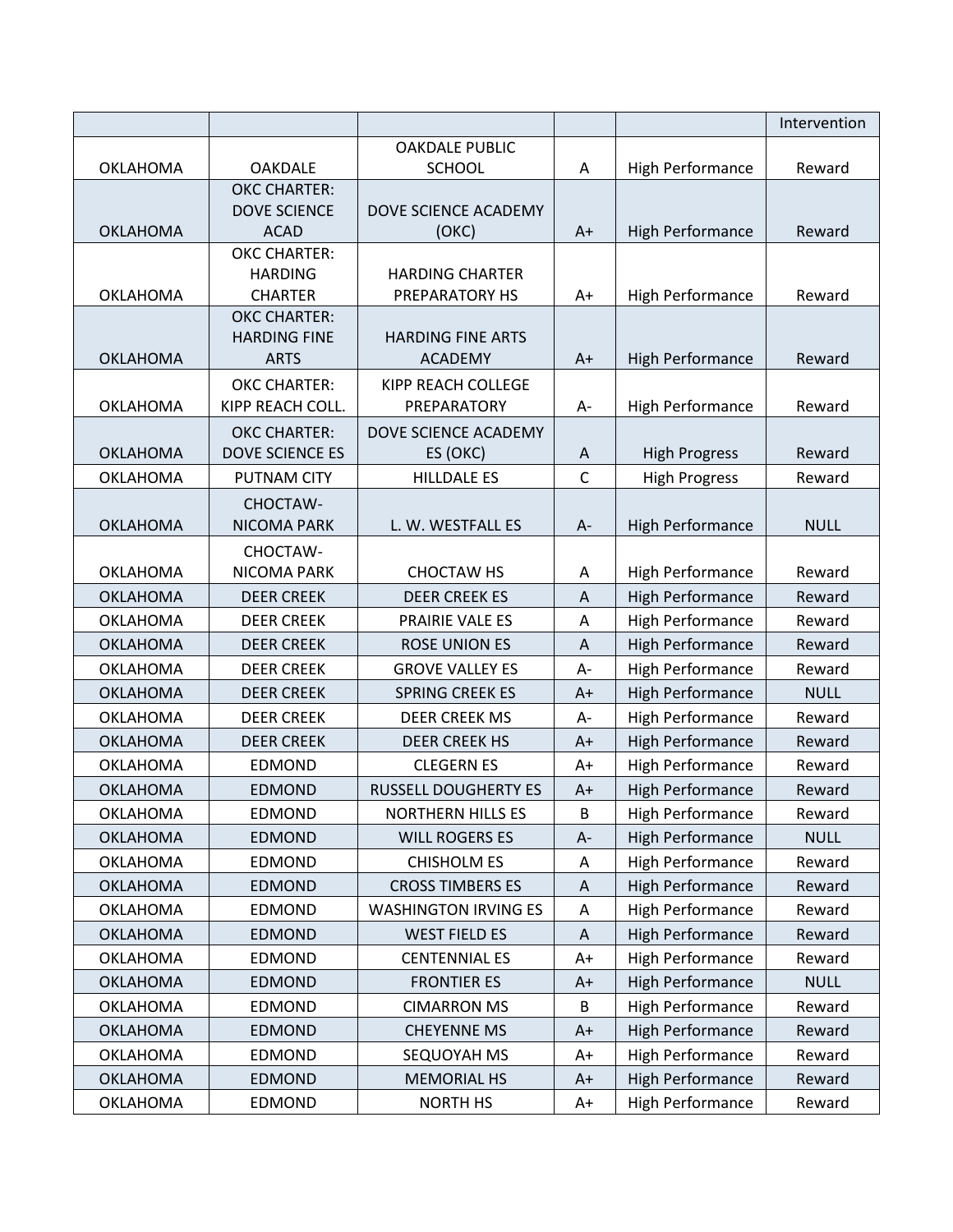| <b>OKLAHOMA</b>  | <b>EDMOND</b>                           | <b>SANTA FE HS</b>                              | $A+$        | <b>High Performance</b> | Reward                   |
|------------------|-----------------------------------------|-------------------------------------------------|-------------|-------------------------|--------------------------|
| <b>OKLAHOMA</b>  | <b>MIDWEST CITY-</b><br><b>DEL CITY</b> | <b>CLEVELAND BAILEY ES</b>                      | $A-$        | <b>High Performance</b> | Reward                   |
| <b>OKLAHOMA</b>  | <b>MIDWEST CITY-</b><br><b>DEL CITY</b> | <b>SCHWARTZ ES</b>                              | $A -$       | <b>High Performance</b> | Reward                   |
| <b>OKLAHOMA</b>  | <b>MIDWEST CITY-</b><br><b>DEL CITY</b> | CARL ALBERT MS                                  | A-          | <b>High Performance</b> | <b>NULL</b>              |
| <b>OKLAHOMA</b>  | <b>MIDWEST CITY-</b><br><b>DEL CITY</b> | <b>CARL ALBERT HS</b>                           | $A+$        | <b>High Performance</b> | Reward                   |
| <b>OKLAHOMA</b>  | <b>BETHANY</b>                          | <b>EARL HARRIS ES</b>                           | A           | <b>High Performance</b> | Reward                   |
| <b>OKLAHOMA</b>  | <b>BETHANY</b>                          | <b>BETHANY MS</b>                               | $A+$        | <b>High Progress</b>    | Reward                   |
| <b>OKLAHOMA</b>  | <b>BETHANY</b>                          | <b>BETHANY HS</b>                               | $A+$        | High Performance        | Reward                   |
| <b>OKLAHOMA</b>  | <b>OKLAHOMA CITY</b>                    | THELMA R. PARKS ES                              | $C -$       | <b>High Progress</b>    | Priority                 |
|                  |                                         |                                                 |             |                         | Targeted                 |
| <b>OKLAHOMA</b>  | <b>OKLAHOMA CITY</b>                    | <b>WILLOW BROOK ES</b>                          | D+          | <b>High Progress</b>    | Intervention             |
| <b>OKLAHOMA</b>  | <b>OKLAHOMA CITY</b>                    | <b>BELLE ISLE MS</b>                            | $A+$        | <b>High Performance</b> | Reward                   |
| <b>OKLAHOMA</b>  | <b>OKLAHOMA CITY</b>                    | <b>CLASSEN MS OF</b><br><b>ADVANCED STUDIES</b> | $A+$        | <b>High Performance</b> | Reward                   |
| <b>OKLAHOMA</b>  | <b>OKLAHOMA CITY</b>                    | <b>CLASSEN HS OF</b><br><b>ADVANCED STUDIES</b> | $A+$        | <b>High Performance</b> | Reward                   |
| OKMULGEE         | <b>PRESTON</b>                          | <b>PRESTON HS</b>                               | $A+$        | <b>High Performance</b> | Reward                   |
| <b>OSAGE</b>     | <b>MCCORD</b>                           | MCCORD PUBLIC SCHOOL                            | $A+$        | <b>High Performance</b> | Reward                   |
| <b>OTTAWA</b>    | <b>MIAMI</b>                            | <b>WASHINGTON ES</b>                            | A-          | High Performance        | <b>NULL</b>              |
| <b>OTTAWA</b>    | <b>FAIRLAND</b>                         | <b>FAIRLAND ES</b>                              | $A -$       | <b>High Performance</b> | Reward                   |
| <b>PAWNEE</b>    | <b>JENNINGS</b>                         | <b>JENNINGS PUBLIC</b><br><b>SCHOOL</b>         | $B -$       | <b>High Progress</b>    | Targeted<br>Intervention |
| <b>PAYNE</b>     | <b>OAK GROVE</b>                        | <b>OAK GROVE PUBLIC</b><br><b>SCHOOL</b>        | $B+$        | <b>High Progress</b>    | <b>NULL</b>              |
| <b>PAYNE</b>     | <b>RIPLEY</b>                           | <b>RIPLEY ES</b>                                | A-          | High Performance        | <b>NULL</b>              |
| <b>PAYNE</b>     | RIPLEY                                  | <b>RIPLEY HS</b>                                | $A+$        | High Performance        | Reward                   |
| <b>PAYNE</b>     | <b>STILLWATER</b>                       | <b>SANGRE RIDGE ES</b>                          | A-          | High Performance        | Reward                   |
| <b>PAYNE</b>     | <b>STILLWATER</b>                       | <b>SKYLINE ES</b>                               | $\mathsf A$ | <b>High Progress</b>    | Reward                   |
| <b>PAYNE</b>     | <b>STILLWATER</b>                       | WESTWOOD ES                                     | Α           | <b>High Performance</b> | Reward                   |
| <b>PAYNE</b>     | <b>STILLWATER</b>                       | STILLWATER JHS                                  | $B+$        | <b>High Performance</b> | Reward                   |
| <b>PAYNE</b>     | <b>STILLWATER</b>                       | STILLWATER HS                                   | A+          | High Performance        | Reward                   |
| <b>PAYNE</b>     | <b>CUSHING</b>                          | <b>HARRISON ES</b>                              | C           | <b>High Progress</b>    | Targeted<br>Intervention |
| <b>PAYNE</b>     | <b>GLENCOE</b>                          | <b>GLENCOE HS</b>                               | A           | <b>High Performance</b> | Reward                   |
| <b>PITTSBURG</b> | <b>HARTSHORNE</b>                       | <b>HARTSHORNE HS</b>                            | $A -$       | <b>High Performance</b> | <b>NULL</b>              |
| <b>PITTSBURG</b> | <b>CANADIAN</b>                         | <b>CANADIAN ES</b>                              | B           | <b>High Performance</b> | Reward                   |
| <b>PITTSBURG</b> | <b>KIOWA</b>                            | <b>KIOWA HS</b>                                 | $A+$        | <b>High Performance</b> | Reward                   |
| <b>PITTSBURG</b> | SAVANNA                                 | SAVANNA HS                                      | A-          | <b>High Performance</b> | <b>NULL</b>              |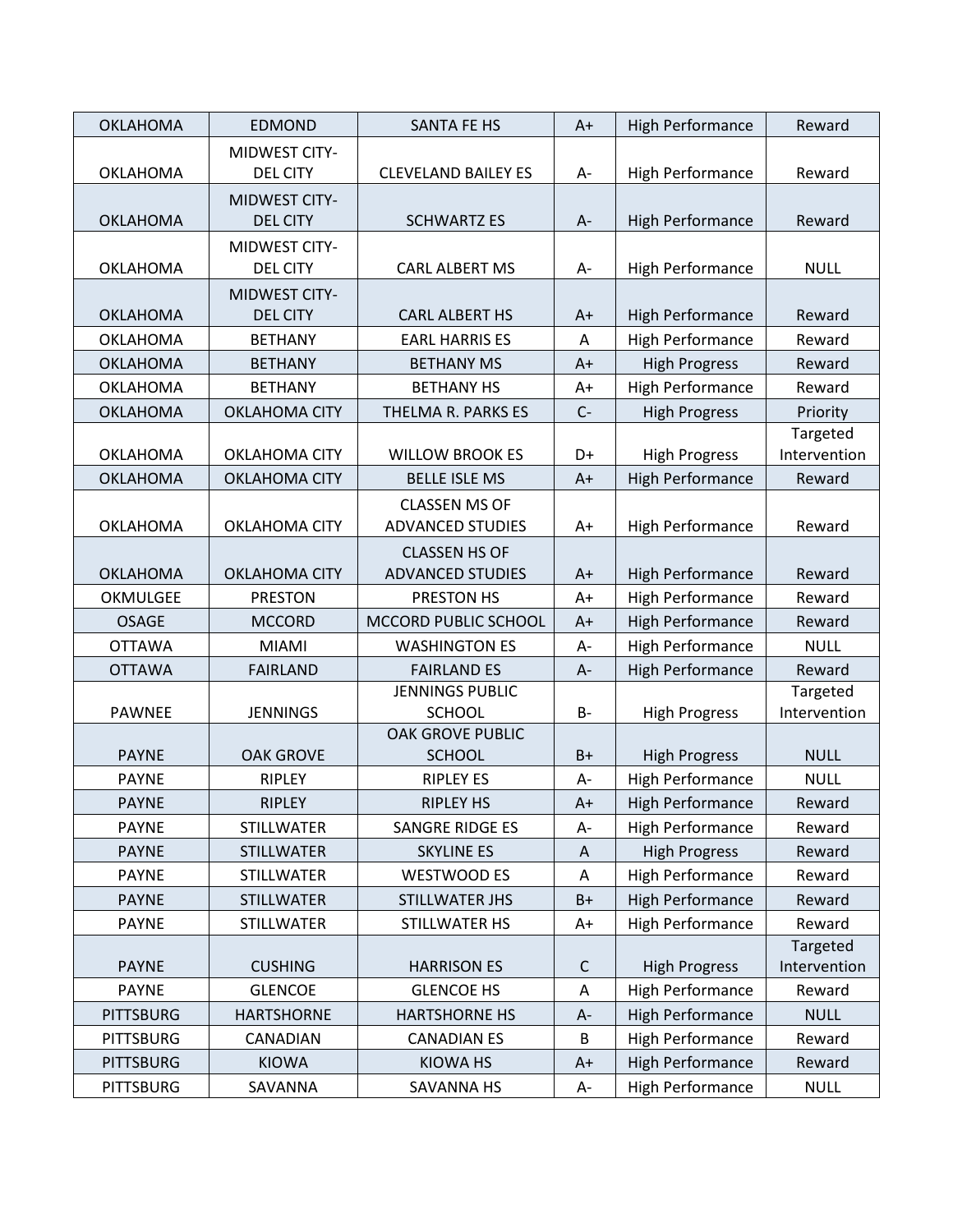| <b>PITTSBURG</b>   | <b>MCALESTER</b>    | <b>EDMOND DOYLE ES</b>          | $A+$         | <b>High Performance</b> | Reward      |
|--------------------|---------------------|---------------------------------|--------------|-------------------------|-------------|
| <b>PONTOTOC</b>    | <b>ALLEN</b>        | <b>ALLEN HS</b>                 | A            | <b>High Performance</b> | Reward      |
| <b>PONTOTOC</b>    | <b>VANOSS</b>       | <b>VANOSS HS</b>                | $A -$        | <b>High Performance</b> | <b>NULL</b> |
| <b>PONTOTOC</b>    | <b>BYNG</b>         | <b>HOMER ES</b>                 | $B+$         | <b>High Progress</b>    | <b>NULL</b> |
| <b>PONTOTOC</b>    | <b>BYNG</b>         | <b>FRANCIS ES</b>               | $A+$         | <b>High Progress</b>    | <b>NULL</b> |
| <b>PONTOTOC</b>    | <b>BYNG</b>         | <b>BYNG HS</b>                  | A            | <b>High Performance</b> | <b>NULL</b> |
| <b>PONTOTOC</b>    | <b>LATTA</b>        | <b>LATTA HS</b>                 | A            | <b>High Performance</b> | Reward      |
| <b>PONTOTOC</b>    | <b>STONEWALL</b>    | <b>MCLISH MS</b>                | $B -$        | <b>High Progress</b>    | Reward      |
| POTTAWATOMIE       | <b>GROVE</b>        | <b>GROVE PUBLIC SCHOOL</b>      | $\sf B$      | <b>High Performance</b> | Reward      |
| POTTAWATOMIE       | <b>MCLOUD</b>       | MCLOUD JHS                      | $\mathsf{C}$ | <b>High Progress</b>    | Priority    |
| POTTAWATOMIE       | <b>DALE</b>         | DALE HS                         | $A+$         | <b>High Performance</b> | Reward      |
| POTTAWATOMIE       | <b>BETHEL</b>       | <b>BETHEL HS</b>                | $A -$        | High Performance        | <b>NULL</b> |
| POTTAWATOMIE       | SHAWNEE             | <b>WILL ROGERS ES</b>           | $\sf B$      | <b>High Progress</b>    | <b>NULL</b> |
| PUSHMATAHA         | <b>RATTAN</b>       | <b>RATTAN HS</b>                | $A+$         | High Performance        | Reward      |
| <b>ROGER MILLS</b> | <b>LEEDEY</b>       | <b>LEEDEY HS</b>                | $A -$        | <b>High Performance</b> | Reward      |
| <b>ROGER MILLS</b> | <b>REYDON</b>       | <b>REYDON ES</b>                | A            | <b>High Performance</b> | Reward      |
| <b>ROGER MILLS</b> | <b>REYDON</b>       | <b>REYDON HS</b>                | $A+$         | <b>High Performance</b> | Reward      |
| <b>ROGER MILLS</b> | <b>CHEYENNE</b>     | <b>CHEYENNE ES</b>              | $B+$         | <b>High Progress</b>    | <b>NULL</b> |
| <b>ROGER MILLS</b> | <b>CHEYENNE</b>     | <b>CHEYENNE HS</b>              | $A+$         | <b>High Performance</b> | Reward      |
| <b>ROGER MILLS</b> | SWEETWATER          | <b>SWEETWATER HS</b>            | A-           | <b>High Performance</b> | Reward      |
| <b>ROGER MILLS</b> | <b>HAMMON</b>       | <b>HAMMON HS</b>                | $A -$        | <b>High Performance</b> | Reward      |
| <b>ROGERS</b>      | CLAREMORE           | <b>WESTSIDE ES</b>              | A-           | <b>High Performance</b> | Reward      |
| <b>ROGERS</b>      | OOLOGAH-TALALA      | OOLOGAH-TALALA HS               | $\mathsf A$  | <b>High Performance</b> | Reward      |
| <b>ROGERS</b>      | <b>VERDIGRIS</b>    | <b>VERDIGRIS HS</b>             | A-           | High Performance        | Reward      |
| SEMINOLE           | <b>KONAWA</b>       | <b>KONAWA ES</b>                | $A -$        | <b>High Performance</b> | <b>NULL</b> |
| SEQUOYAH           | <b>BRUSHY</b>       | <b>BRUSHY PUBLIC SCHOOL</b>     | B            | <b>High Progress</b>    | <b>NULL</b> |
|                    |                     | <b>BELFONTE PUBLIC</b>          |              |                         |             |
| SEQUOYAH           | <b>BELFONTE</b>     | <b>SCHOOL</b>                   | $A+$         | <b>High Performance</b> | Priority    |
|                    |                     | <b>BELFONTE BELL ES</b>         |              |                         |             |
| SEQUOYAH           | <b>BELFONTE</b>     | (ADAIR CNTY)                    | B            | <b>High Progress</b>    | Priority    |
| SEQUOYAH           | <b>MOFFETT</b>      | MOFFETT PUBLIC<br><b>SCHOOL</b> | Α            | <b>High Performance</b> | Focus       |
| SEQUOYAH           | <b>ROLAND</b>       | <b>ROLAND HS</b>                | $A+$         | High Performance        | <b>NULL</b> |
| <b>STEPHENS</b>    | <b>DUNCAN</b>       | <b>MARK TWAIN ES</b>            | C            | <b>High Progress</b>    | <b>NULL</b> |
| <b>STEPHENS</b>    | VELMA-ALMA          | <b>VELMA-ALMA ES</b>            | $C -$        | <b>High Progress</b>    | <b>NULL</b> |
| <b>STEPHENS</b>    | <b>VELMA-ALMA</b>   | <b>VELMA-ALMA HS</b>            | $A-$         | <b>High Performance</b> | <b>NULL</b> |
| <b>STEPHENS</b>    | <b>CENTRAL HIGH</b> | <b>CENTRAL HIGH ES</b>          | A+           | High Performance        | Reward      |
| <b>STEPHENS</b>    | <b>CENTRAL HIGH</b> | <b>CENTRAL HIGH HS</b>          | Α            | <b>High Performance</b> | Reward      |
| <b>TEXAS</b>       | <b>TYRONE</b>       | <b>TYRONE HS</b>                | Α            | High Performance        | <b>NULL</b> |
| <b>TEXAS</b>       | <b>TEXHOMA</b>      | <b>TEXHOMA HS</b>               | $A+$         | <b>High Performance</b> | <b>NULL</b> |
| TILLMAN            | <b>FREDERICK</b>    | <b>FREDERICK HS</b>             | А-           | <b>High Performance</b> | Reward      |
|                    |                     |                                 |              |                         |             |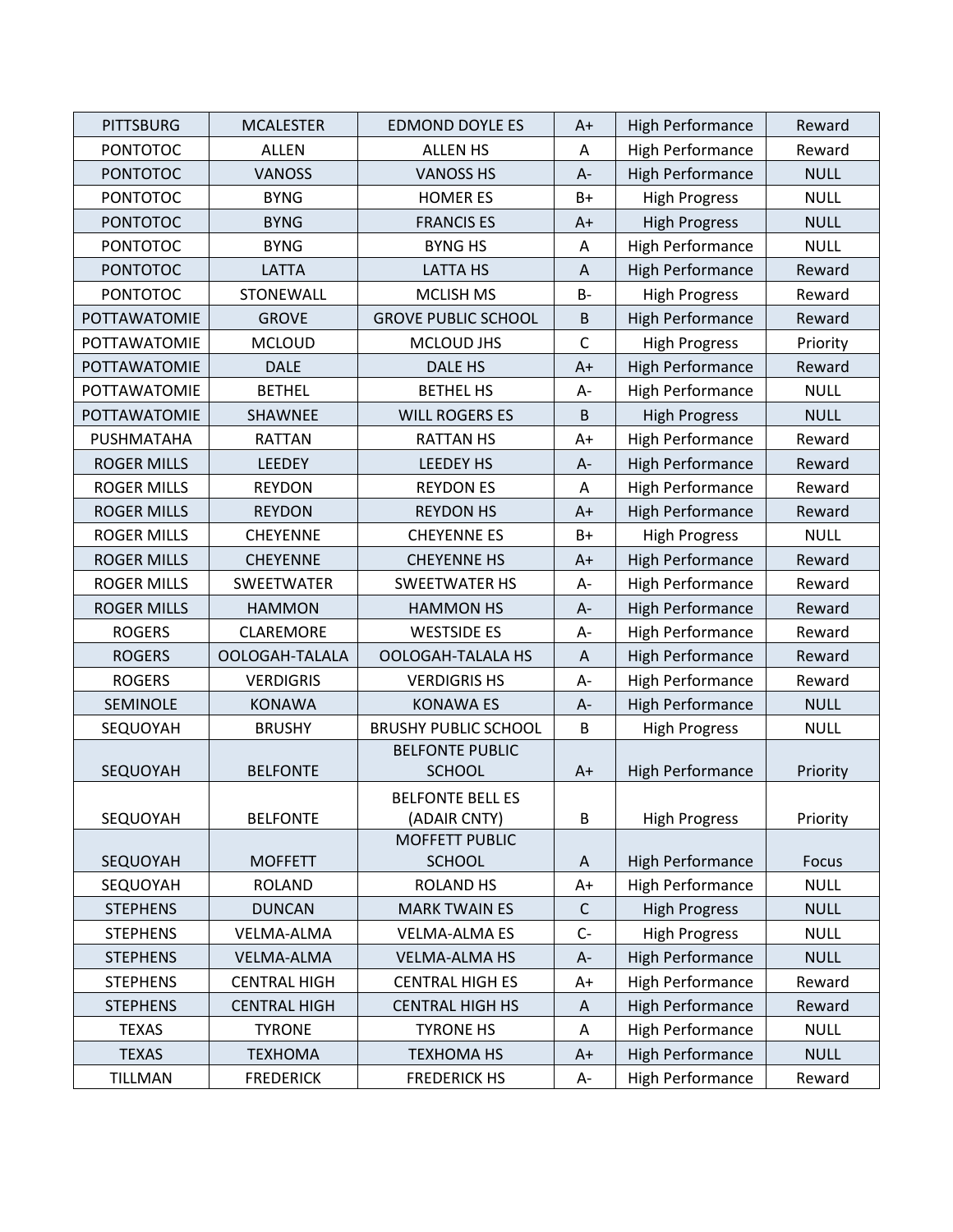| <b>TULSA</b>                 | <b>TULSA CHARTER:</b><br>SCHL ARTS/SCI.               | <b>TULSA SCHL OF</b><br><b>ARTS/SCIENCES</b>                     | $\boldsymbol{\mathsf{A}}$ | <b>High Performance</b>                            | Reward           |
|------------------------------|-------------------------------------------------------|------------------------------------------------------------------|---------------------------|----------------------------------------------------|------------------|
| <b>TULSA</b>                 | <b>DEBORAH BROWN</b><br>(CHARTER)                     | <b>DEBORAH BROWN</b><br><b>COMMUNITY SCHOOL</b>                  | $A+$                      | <b>High Performance</b>                            | <b>NULL</b>      |
| <b>TULSA</b>                 | <b>DISCOVERY</b><br><b>SCHOOLS OF</b><br><b>TULSA</b> | <b>DISCOVERY SCHOOL OF</b><br><b>TULSA</b>                       | $A -$                     | <b>High Performance</b>                            | Reward           |
| <b>TULSA</b>                 | <b>DISCOVERY</b><br><b>SCHOOLS OF</b><br><b>TULSA</b> | DOVE SCIENCE ACADEMY<br>(TULSA)                                  | B                         | <b>High Progress</b>                               | <b>NULL</b>      |
| <b>TULSA</b>                 | <b>TULSA</b>                                          | <b>HENRY ZARROW</b><br><b>INTERNATIONAL SCH</b>                  | $A+$                      | <b>High Performance</b>                            | Reward           |
| <b>TULSA</b>                 | <b>TULSA</b>                                          | <b>CARNEGIE ES</b>                                               | $A+$                      | <b>High Performance</b>                            | Reward           |
| <b>TULSA</b><br><b>TULSA</b> | <b>TULSA</b><br><b>TULSA</b>                          | <b>EISENHOWER</b><br><b>INTERNATIONAL ES</b><br><b>CARVER MS</b> | $A+$<br>$A+$              | <b>High Performance</b><br><b>High Performance</b> | Reward<br>Reward |
|                              |                                                       | <b>BOOKER T.</b>                                                 |                           |                                                    |                  |
| <b>TULSA</b>                 | <b>TULSA</b>                                          | <b>WASHINGTON HS</b>                                             | $A+$                      | <b>High Performance</b>                            | Reward           |
| <b>TULSA</b>                 | <b>BIXBY</b>                                          | <b>CENTRAL ES</b>                                                | A                         | <b>High Performance</b>                            | Reward           |
| <b>TULSA</b>                 | <b>BIXBY</b>                                          | <b>BIXBY NORTH ES</b>                                            | $A+$                      | <b>High Performance</b>                            | Reward           |
| <b>TULSA</b>                 | <b>BIXBY</b>                                          | NORTH INTERMEDIATE<br><b>SCHOOL</b>                              | A                         | <b>High Performance</b>                            | Reward           |
| <b>TULSA</b>                 | <b>BIXBY</b>                                          | <b>CENTRAL INTERMEDIATE</b><br><b>SCHOOL</b>                     | $A -$                     | <b>High Performance</b>                            | <b>NULL</b>      |
| <b>TULSA</b>                 | <b>BIXBY</b>                                          | <b>BIXBY MS</b>                                                  | A                         | <b>High Performance</b>                            | Reward           |
| <b>TULSA</b>                 | <b>BIXBY</b>                                          | <b>BIXBY HS</b>                                                  | $A+$                      | <b>High Performance</b>                            | Reward           |
| <b>TULSA</b>                 | <b>JENKS</b>                                          | <b>JENKS WEST ES</b>                                             | $A -$                     | <b>High Performance</b>                            | Reward           |
| <b>TULSA</b>                 | <b>JENKS</b>                                          | SOUTHEAST ES                                                     | A                         | <b>High Performance</b>                            | Reward           |
| <b>TULSA</b>                 | <b>JENKS</b>                                          | <b>JENKS WEST</b><br><b>INTERMEDIATE ES</b>                      | $A-$                      | <b>High Performance</b>                            | Reward           |
| <b>TULSA</b>                 | <b>COLLINSVILLE</b>                                   | <b>COLLINSVILLE HS</b>                                           | $A-$                      | <b>High Performance</b>                            | Reward           |
| <b>TULSA</b>                 | <b>UNION</b>                                          | <b>DARNABY ES</b>                                                | A                         | <b>High Performance</b>                            | Reward           |
| <b>TULSA</b>                 | <b>UNION</b>                                          | <b>ANDERSEN ES</b>                                               | $\mathsf A$               | <b>High Performance</b>                            | <b>NULL</b>      |
| <b>TULSA</b>                 | <b>UNION</b>                                          | <b>CEDAR RIDGE ES</b>                                            | $A-$                      | <b>High Performance</b>                            | <b>NULL</b>      |
| <b>TULSA</b>                 | <b>UNION</b>                                          | <b>UNION HS</b>                                                  | $\mathsf A$               | <b>High Performance</b>                            | Reward           |
|                              |                                                       | <b>UNION NINTH GRADE</b>                                         |                           |                                                    |                  |
| <b>TULSA</b>                 | <b>UNION</b>                                          | <b>CENTER</b>                                                    | Α                         | <b>High Performance</b>                            | Reward           |
| <b>TULSA</b>                 | <b>BERRYHILL</b>                                      | <b>BERRYHILL HS</b>                                              | $A-$                      | <b>High Performance</b>                            | Reward           |
| <b>TULSA</b>                 | OWASSO                                                | <b>ATOR ES</b>                                                   | А-                        | <b>High Performance</b>                            | <b>NULL</b>      |
| <b>TULSA</b>                 | <b>OWASSO</b>                                         | PAMELA HODSON ES                                                 | A-                        | <b>High Performance</b>                            | Reward           |
| <b>TULSA</b>                 | OWASSO                                                | <b>LARKIN BAILEY ES</b>                                          | Α                         | <b>High Performance</b>                            | Reward           |
| <b>TULSA</b>                 | OWASSO                                                | <b>NORTHEAST ES</b>                                              | $A+$                      | <b>High Performance</b>                            | Reward           |
| <b>TULSA</b>                 | OWASSO                                                | <b>STONE CANYON ES</b>                                           | $B+$                      | <b>High Performance</b>                            | Reward           |